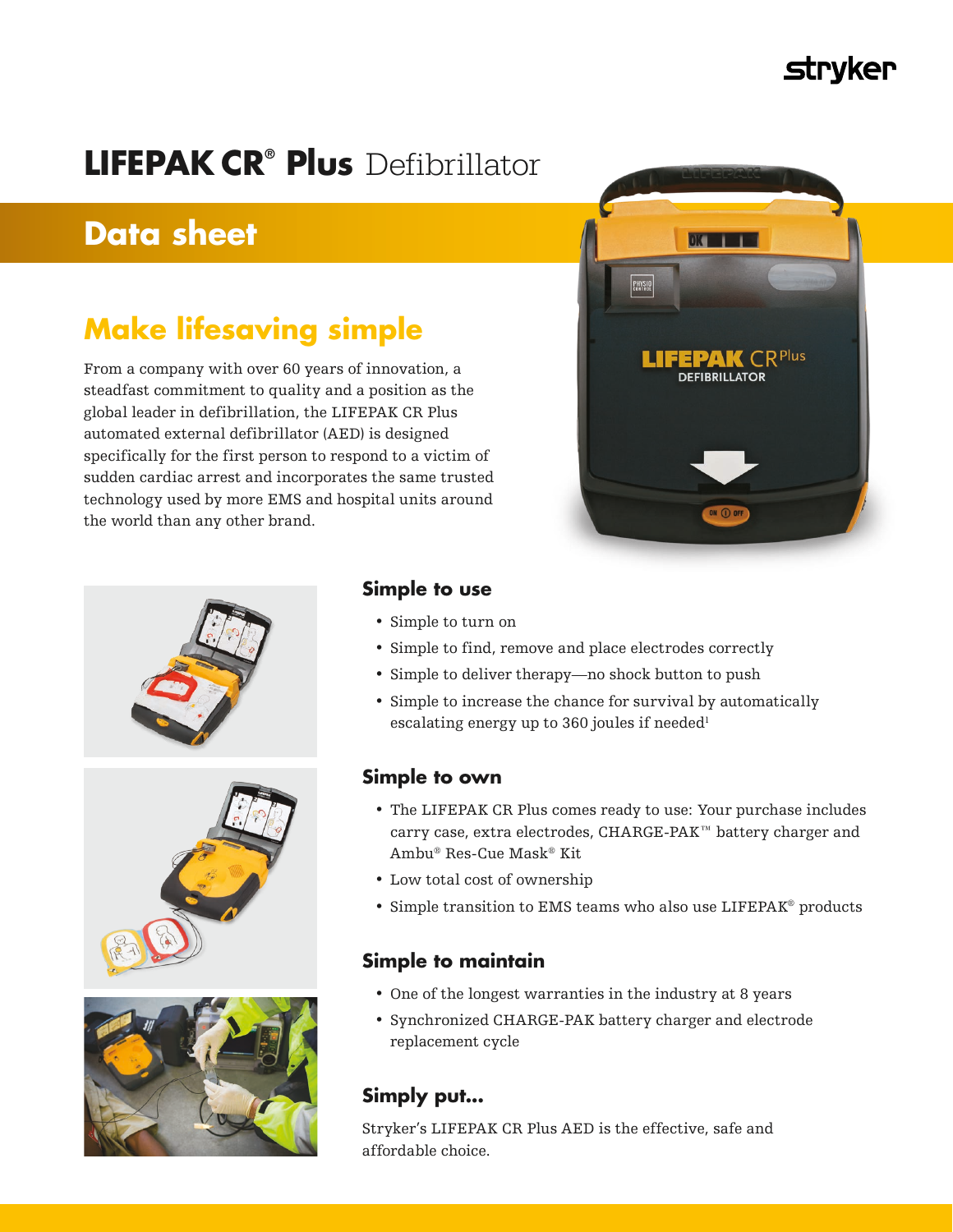# **Specifications\***

## **Defibrillator**

Waveform: Biphasic Truncated Exponential with voltage and current duration compensation for patient impedance.\*\*

Output energy sequence: Multiple levels, configurable from 150 joules to 360 joules (200 joules min for Japan). Factory default settings of 200J, 300J, 360J.

Output energy accuracy: ±10% into 50 ohms, ±15% into 25 to 200 ohms.

Shock advisory system: An ECG analysis system that advises whether a shock is appropriate; meets rhythm recognition criteria specified in DF39.

The device charges for shock only when the Shock Advisory System advises defibrillation.

#### Device capacity:

Typical: Thirty (30) full discharges or 210 minutes of "on time" with a fully charged device.

Minimum: Twenty (20) full discharges or 140 minutes of "on time" with a fully charged device.

Shock charge time: Charge times with a fully charged device: 200 joules in less than 9 seconds, 360 joules in less than 15 seconds.

System recharge times: Recharge times with a fully discharged device: Able to deliver 6 shocks or provide 42 minutes of operating time after 24 hours of recharge time and 20 shocks or 140 minutes of operating time after 72 hours of recharge time with a new CHARGE-PAK at temperatures above 15° C  $(59° F)$ 

### **Controls**

Lid release/ON-OFF: Controls device power.

Shock button, semi-automatic: Delivers defibrillation energy. After electrodes are attached to a patient, the fully automatic version of the device delivers a shock, if appropriate, not requiring operator intervention.

**Electrical protection**  $\vec{x}$ **:** Input protected against high voltage defibrillator pulses per IEC60601-1/EN60601-1.

Safety classification: Internally powered equipment. IEC60601-1/EN60601-1.

## **Physical characteristics**

Height: 10.7 cm (4.2 in).

Width: 20.3 cm (8.0 in).

Depth: 24.1 cm (9.5 in), excluding handle.

Weight: 2.0 kg (4.5 lb) with CHARGE-PAK and electrodes

### **User interface**

User interface: The user interface includes voice prompts, audible tones and graphic prompts.

Readiness display: The readiness display shows the device status.

OK indicator: Shows "OK" when the last self-test was completed successfully. When the "OK" indicator is visible, all other indicators are not visible. The "OK" indicator is not displayed during device operation.

CHARGE-PAK indicator: When displayed, replace the CHARGE-PAK battery charger.

Attention indicator: When first displayed. at least six (6) discharges or 42 minutes of operating time remain.

Service indicator: Service required when displayed.

### **Environmental**

Note: All performance specifications defined assume the unit has been stored (two hours minimum) at operating temperature prior to operation.

**Operating temperature:**  $0^{\circ}$  to  $+50^{\circ}$ C ( $+32^{\circ}$ to +122°F).

Long-term storage temperature: +15° to +35°C (59° to 95°F)

Short-term storage temperature: -40° to  $+70^{\circ}$ C (-40 $^{\circ}$  to 158 $^{\circ}$ F) for a maximum of one week.

Atmospheric pressure: 760 mmHg to 429 mmHg, 0 to 15,000 feet above sea level.

Relative humidity: 5 to 95% (non-condensing).

Water resistance: IEC60529/EN60529 IPX4 "Splash proof" with electrodes connected, CHARGE-PAK installed.

#### **Default settings**

Energy sequence: Energy sequence is set to 200J, 300J, 360J.

Motion detection: The motion detection system is set to on during analysis.

**Energy protocol:** The energy protocol is set to increase energy only after a lower energy shock was unsuccessful.

Stack shocks: Stack shocks option is set to off.

Turn-On prompt: The turn-on prompt is set to provide voice prompts upon power on.

CPR time: The CPR Time is set to 120 seconds.

Voice prompt volume: The voice prompt volume is set to medium.

#### **Accessories**

#### CHARGE-PAK battery charger:

Type: Li/SO2Cl2 Lithium Sulfuryl Chloride, 12V, 1.5 amp-hours.

Replacement: Replace the CHARGE-PAK battery charger and QUIK-PAK™ electrodes packet after using the defibrillator, if the CHARGE-PAK symbol appears in the readiness display or when the Use By date is reached (typically 2 years).

Weight: 80.5 grams (0.18 lb).

#### QUIK-PAK electrode pads:

Pads: ECG is received from disposable defibrillation electrodes, standard placement (anterior-lateral).

Pads packaging: User intuitive, rapid release QUIK-PAK electrodes allow the electrode pads to be preconnected to the device and protected under a top cover.

Pads replacement: Replace every two (2) years.

Infant/child reduced energy defibrillation Electrodes: For use on infants and children less than 8 years of age or less than 55 lbs (25kg).

#### **Data storage**

Memory type: Internal digital memory.

ECG storage: Dual patient data storage. Minimum 20 minutes of ECG stored for the current patient, summarized data stored for the previous patient.

#### Report types:

- Continuous ECG A continuous patient ECG report.
- Continuous Summary report A summary of critical resuscitation events and ECG waveform segments associated with these events.
- Event Log report A report of time stamped markers, which reflect operator and device activity.
- Test Log report A device self-test activity report.

Capacity: Minimum 200 time-stamped event log markers.

Communications: Wireless transfer to a personal computer.

Data review: Physio-Control provides an array of tools to meet customer needs for data viewing and analysis.

\*All specifications are at 20°C (68°F) unless otherwise stated.

\*\*The specifications apply from 25 to 200 ohms. Voltage compensation is limited to the voltage that would result in delivery of 360 joules into 50 ohms.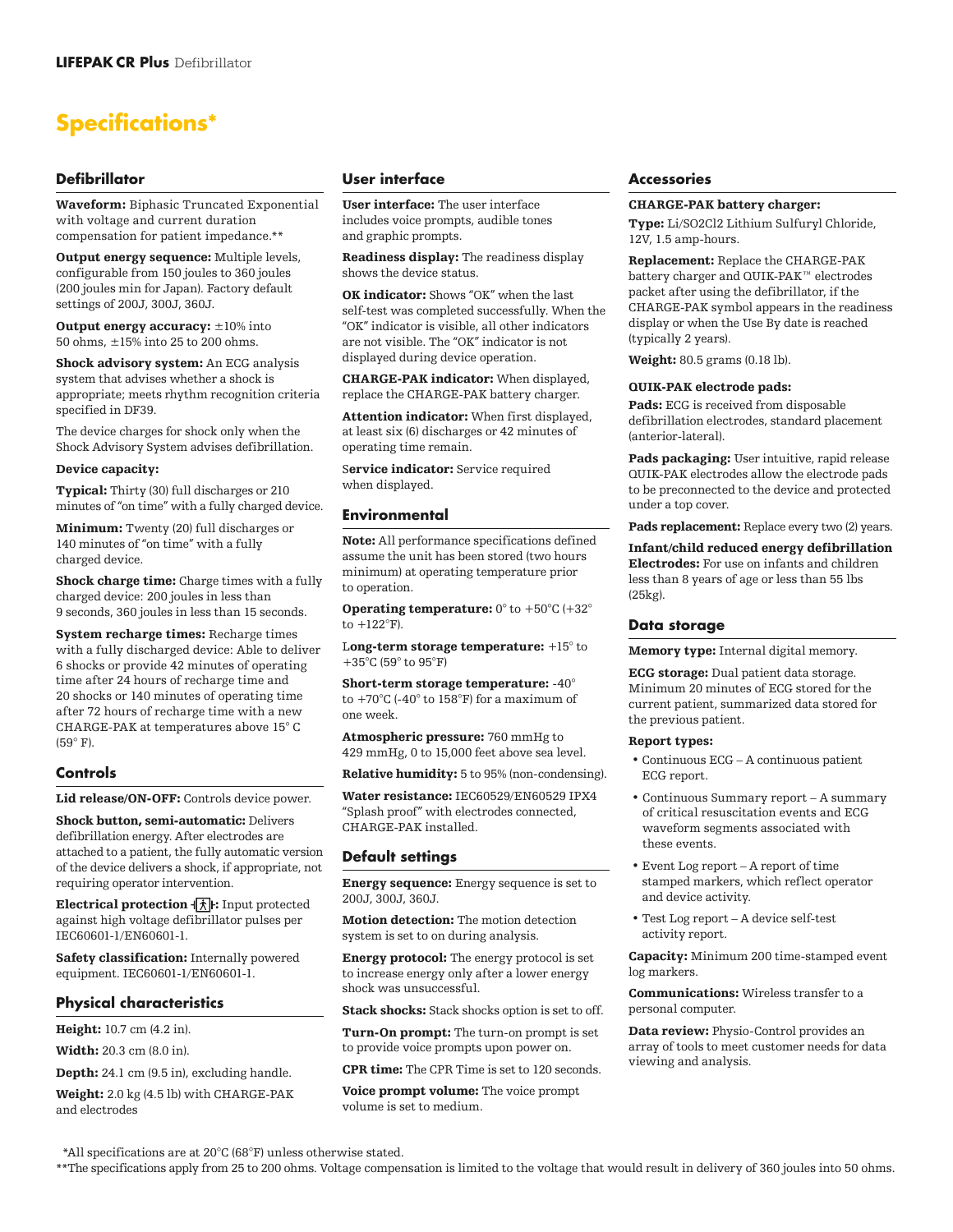## LIFEPAK CR Plus and LIFEPAK EXPRESS® Automated External Defibrillators (AEDs)

#### BRIEF SUMMARY OF INDICATIONS AND IMPORTANT SAFETY INFORMATION

#### INDICATIONS FOR USE:

LIFEPAK CR® Plus and LIFEPAK EXPRESS® AEDs are indicated for use on patients in cardiac arrest. The patient must be unresponsive (unconscious), not breathing normally, and showing no signs of circulation (for example, no pulse, no coughing, or no movement). LIFEPAK AEDs are intended for use by personnel who have been trained in their operation. Users should have received training in basic life support/AED, advanced life support or a physician-authorized emergency medical response training program. The AEDs may be used with QUIK-PAK™ defibrillation pads only on adults and children who are 8 years old or more, or who weigh more than 55 lbs (25 kg). The AEDs may be used on children who are less than 8 years old or weigh less than 55 lbs (25 kg) with Physio-Control Infant/Child Reduced Energy Defibrillation Electrodes. The AEDs may be used with the CHARGE-PAK™ battery charger.

#### CONTRAINDICATIONS:

Do not use LIFEPAK AEDs when the victim is conscious and responsive.

#### WARNINGS

#### AED:

- LIFEPAK AEDs deliver up to 360 joules of electrical energy. Unless properly used, this electrical energy may cause serious injury or death. Do not attempt to operate AED unless thoroughly familiar with the function of all controls, indicators, connectors, and accessories.
- When instructed "Do not touch patient," "Stand by," or "Everyone clear," remain still, do not touch AED, patient, defibrillation pads or any material in contact with patient. Make sure no one is touching patient when AED shocks the patient.
- Performing CPR or otherwise handling or transporting the patient while AED is evaluating the heart rhythm can cause an incorrect or delayed diagnosis. Keep patient as still as possible.
- Do not immerse AED in water or other fluids. Avoid spilling any fluids on AED or its accessories.
- Do not use in presence of flammable gases or anesthetics. Use care when operating close to oxygen sources. Turn off gas source or move source away from patient during defibrillation.
- Contact authorized service personnel for repair.
- Equipment operating in close proximity may emit strong electromagnetic interference (EMI) or radio frequency interference (RFI) which could affect performance of AED.
- Keep AED away from magnetic resonance imaging (MRI) equipment as it is unsafe.
- Always keep a CHARGE-PAK battery charger in AED. Routinely check that AED is ready for use. Replace CHARGE-PAK battery charger and QUIK-PAK defibrillation pads after each use of AED. Insert only CHARGE-PAK battery charger into well of AED.
- Use only parts and accessories specified by Physio-Control or Stryker. Using other manufacturers' accessories may cause AED to perform improperly and will invalidate safety agency certification.
- Using damaged or expired accessories may cause AED to perform improperly and may injure the patient or user.

#### Defibrillation pads:

- Place defibrillation pads so they adhere to skin completely.
- Do not allow defibrillation pads to touch each other or any other material on patient's chest.
- Do not use damaged, expired, or dried-out defibrillation pads. If you cannot determine a child's age or weight, or if infant/child electrodes are not available, proceed with QUIK-PAK defibrillation pads.

#### CAUTIONS:

- If AED has been damaged, remove from use and contact qualified technician.
- Do not open device lid unnecessarily as this will reduce the internal battery power.

#### POTENTIAL ADVERSE EFFECTS

- (for example, complications): • Failure to identify shockable arrhythmia
- Failure to deliver a defibrillation shock in the presence of ventricular fibrillation (VF) or pulseless ventricular tachycardia (VT), which may result in death or permanent injury
- Inappropriate energy delivery which could cause failed defibrillation or postshock dysfunction
- Myocardial damage
- Incorrectly shocking a pulse-sustaining rhythm and inducing VF or cardiac arrest
- Bystander shock from patient contact during defibrillation shock
- Interaction with pacemakers
- Skin burns around the defibrillation pad placement area
- Allergic dermatitis due to sensitivity to materials used in defibrillation pad construction
- Minor skin rash
- Fire hazard in the presence of high oxygen concentration or flammable anesthetic agents
- EMI from the AED impacting other devices especially during charge and energy transfers

U.S. Federal law restricts this device to sale by or on the order of a physician.

Please consult the Operating Instructions at www.strykeremergencycare.com or call 800.442.1142 for the complete list of indications, contraindications, warnings, cautions, potential adverse events, safety and effectiveness data, instructions for use and other important information.